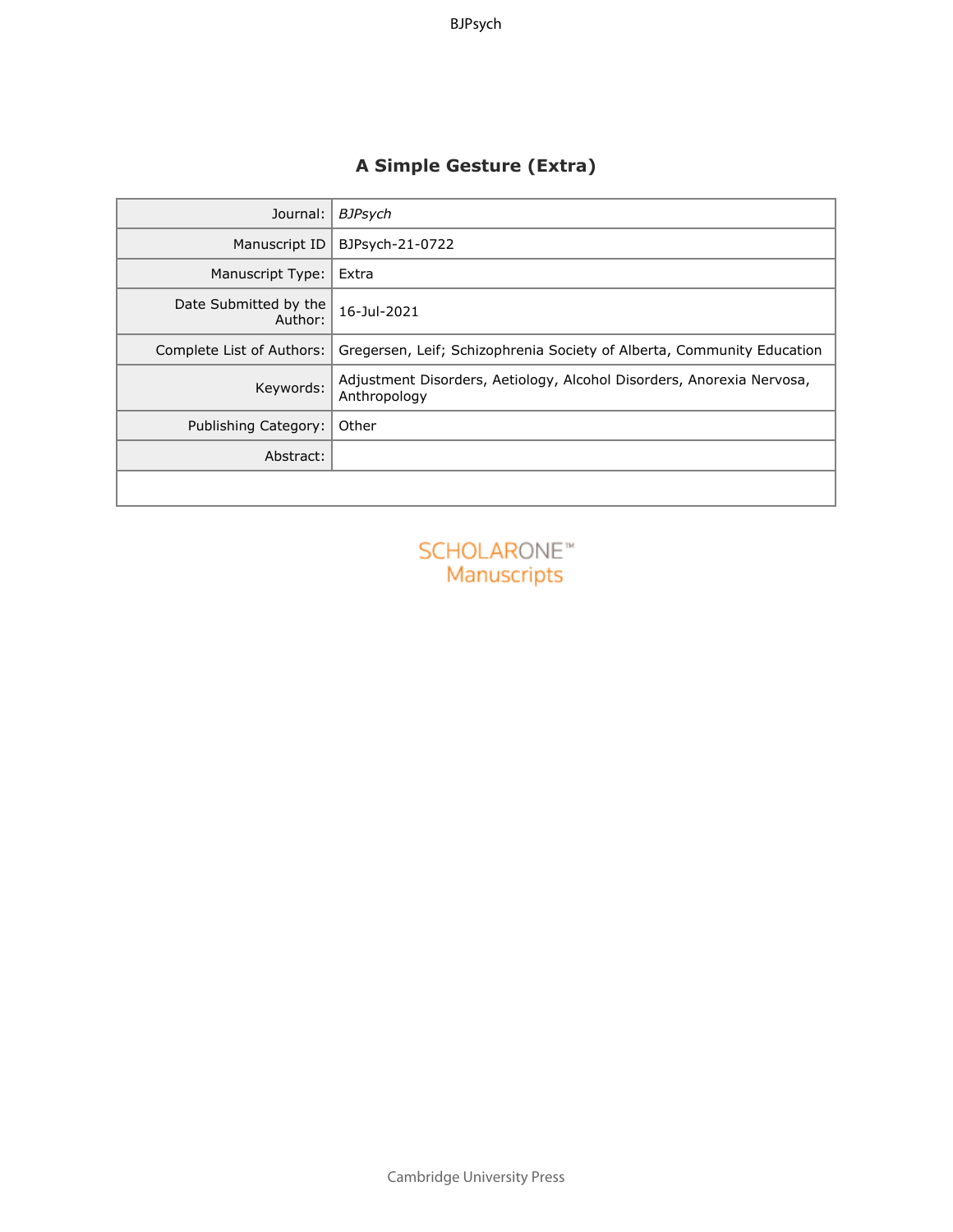## **A Simple Gesture (Extra) 500 words**

## **By: Leif Gregersen**

Part of the psychiatric hospital I was once confined to was known as 9B-South. This was where problem patients went, some for years. Any nurse or ward aid could easily have someone put there for any flimsy reason. Once you were there, only a psychiatrist could get you out. The regular wards weren't much better, but anything was better than being locked in 9B-South. When you were there, you were at risk of being assaulted violently by both the staff and the other patients and the place was old and filthy.

at risk of being assaulted violently by both the<br>filthy.<br>on my days there, two things stand out tha<br>mental illness. One day, the chaplain, an old<br>ng hallway of my ward and we talked. As an<br>rsations. He told me stories abou When I look back on my days there, two things stand out that changed how I felt about myself as a person with a mental illness. One day, the chaplain, an older Anglican Priest, walked with his cane down the long hallway of my ward and we talked. As an anglophile from way back, we had some great conversations. He told me stories about Britain and the war. When he heard I wanted to be a pilot but could never do it, according to my doctor, he told me about an English officer named Bader, who had been a pilot despite losing both legs. Once, I asked him what brought him to the ward.

"I came here to see you." He said. I almost couldn't believe that anyone in the world would go out of their way to visit me. I had done what I thought were horrible things, plus I personally always used to shun people who had mental health issues. He not only lifted me out of depression, he renewed my faith in the world (and Britain).